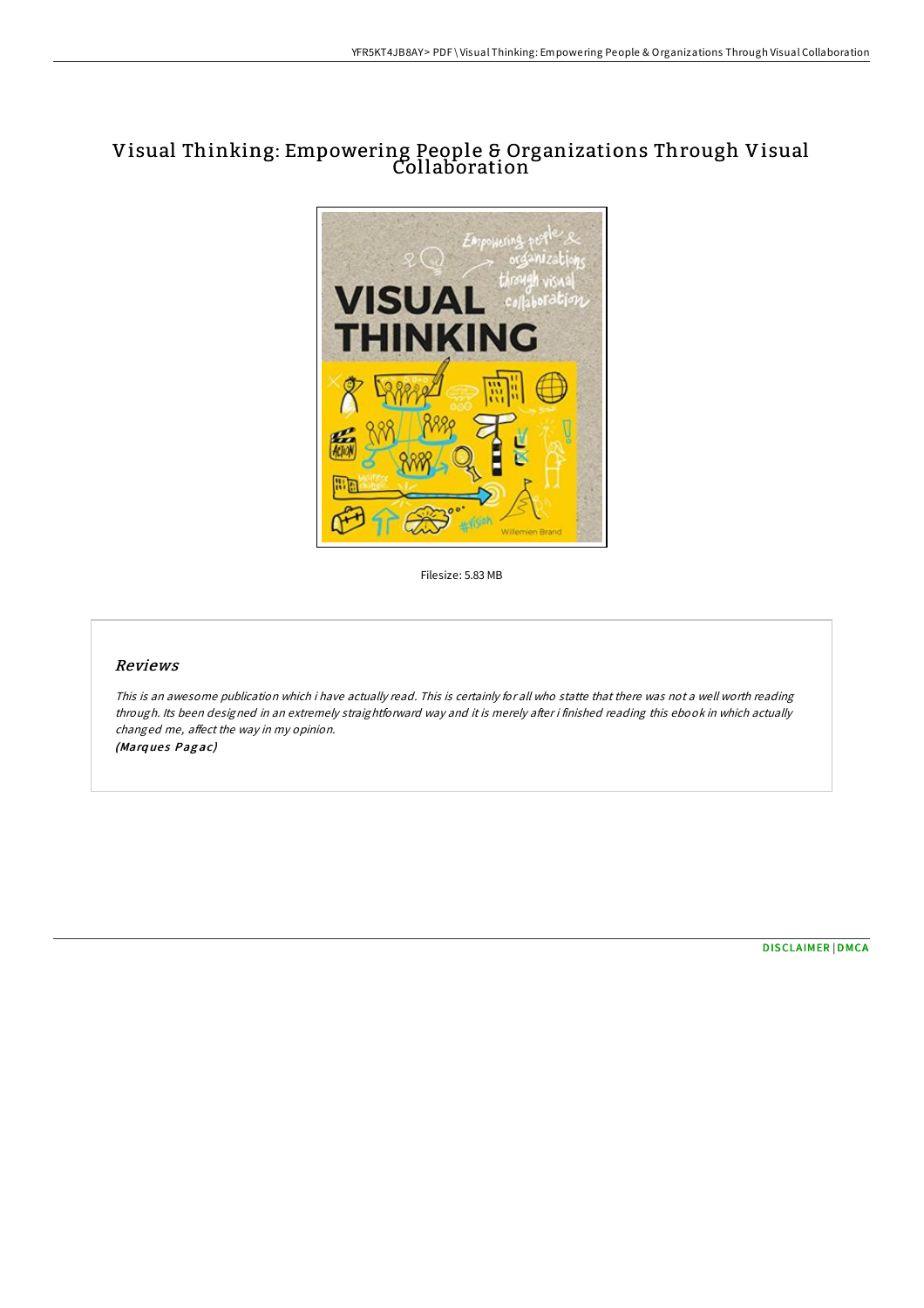## VISUAL THINKING: EMPOWERING PEOPLE & ORGANIZATIONS THROUGH VISUAL COLLABORATION



To read Visual Thinking: Empowering People & Organizations Through Visual Collaboration PDF, remember to follow the hyperlink below and download the file or get access to additional information which are relevant to VISUAL THINKING: EMPOWERING PEOPLE & ORGANIZATIONS THROUGH VISUAL COLLABORATION book.

BIS PUBL Jun 2017, 2017. Taschenbuch. Condition: Neu. Neuware - If your business hasn't already embraced visual thinking, why not Visual thinking and drawing are both becoming increasingly important in today's business settings. A picture really can tell a thousand words. Visualization is a crucial part of the journey for companies seeking to boost enterprise agility, break down silos and increase employee and customer engagement. Visualizing thought processes can help break down complex problems. It empowers teams and staff to build on one another's ideas, fosters collaboration, jump-starts co-creation and boosts innovation. This book will help brush aside misconceptions that may have prevented you using these techniques in your workplace. You don't need Van Gogh's artistic talent or Einstein's intelligence to harnass the power of visual thinking and make your company more successful. With the right mindset and the simple skills this book provides you the skills to develop your own signature and style and start gene rating change by integrating visual communi cation into your business setting. Willemien Brand has turned her passion for drawing and design into her life's work. She graduated with distinction from the prestigious Design Academy Eindhoven and enjoyed an awardwinning career as an industrial designer with ATAG Keukentechniek before setting up the successful design studios BuroBRAND and BRANDbusiness. To be able to help other people unleash their creativity and use it to achieve better results in their work gives her joy and renews her passion for drawing.Now she shares this passion with companies throughout the world as one of the leading ¿gures in the visual communication revolution. 144 pp. Englisch.

**R** Read Visual [Thinking](http://almighty24.tech/visual-thinking-empowering-people-amp-organizati.html): Empowering People & Organizations Through Visual Collaboration Online  $\begin{tabular}{|c|c|} \hline \quad m \\ \hline \end{tabular}$ Download PDF Visual [Thinking](http://almighty24.tech/visual-thinking-empowering-people-amp-organizati.html): Empowering People & Organizations Through Visual Collaboration